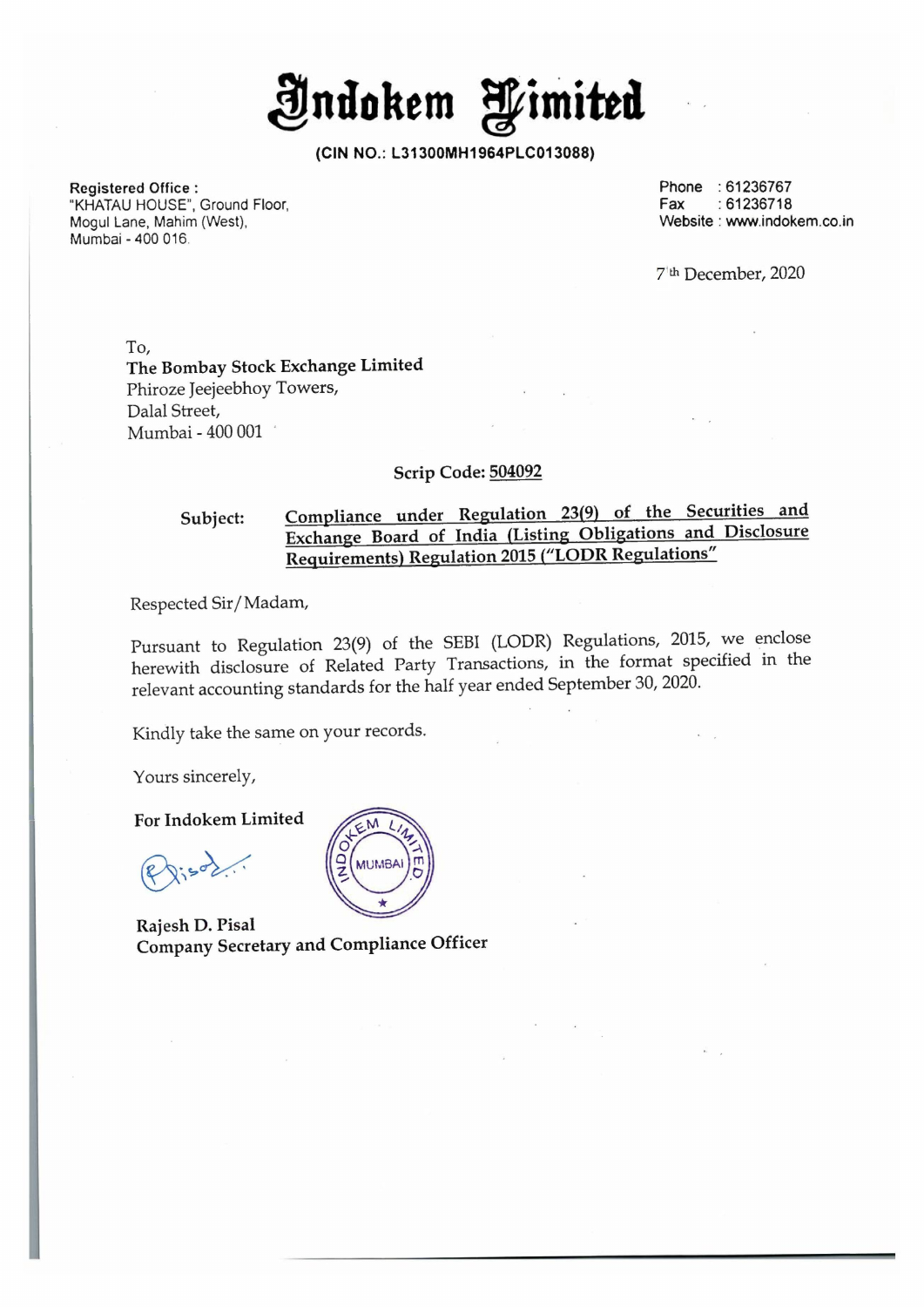#### **INDOKEM LIMITED**

## **Related party relationships, transactions and balances: (as per IND-AS 24)**

#### **for the period April to September, 2020**

## **Pursuant to Regulation 23(9) of Securities and Exchange Board of India (Listing Obligations and Disclosure Requirements) Regulations, 2015**

- **a) Enterprise significantly influenced by the Key Managerial Personnel or their relatives**
- i) Samudra Dye-chem Private Limited
- ii) Spiweld Chemtrade Private Limited
- iii) Textomax Chemicals Private Limited
- iv) Formost Chemicals Private Limited
- v) Chemron Texchem Private Limited
- vi) Asha Marine Products Private Limited
- vii) Emerald Capital Services Private Limited
- viii) Vindhyapriya Holdings Private Limited
- ix) Khatau Leasing and Finance Company Private Limited
- x) Prism Plantations Private Limited
- xi) Khatau Holding arid Trading Company Private Limited
- xii) Prerana Leasing and Finvest Private Limited
- xiii) MKK Holdings Private Limited
- xiv) Priyanilgiri Holdings Private Limited
- xv) Refnol Resins and Chemicals Limited
- xvi) Priyamvada Holdings Limited
- xvii) Orchard Acres

#### **b) Key management personnel and their relatives**

- i) Mr. Mahendra K. Khatau (Chairman and Managing Director)
- ii) Mrs. Asha Khatau (Non-Executive Director and wife of Chairman)
- iii) Mr. Kailash Pershad (Non-Executive Independent Director)
- iv) Mr. Bhalachandra G. Sontakke (Non-Executive Independent Director)
- v) Mr. Rajagopalan Sesha (Non-Executive Independent Director)
- vi) Mr. Manish M. Khatau (Whole -time Director and Son of Chairman)
- vii) Mr. Rahul Singh (Non-Executive Independent Director)
- viii) Ms. Rupal Parikh (Chief Financial Officer)
- ix) Mr. Rajesh Pisal (Company Secretary and Compliance Officer)

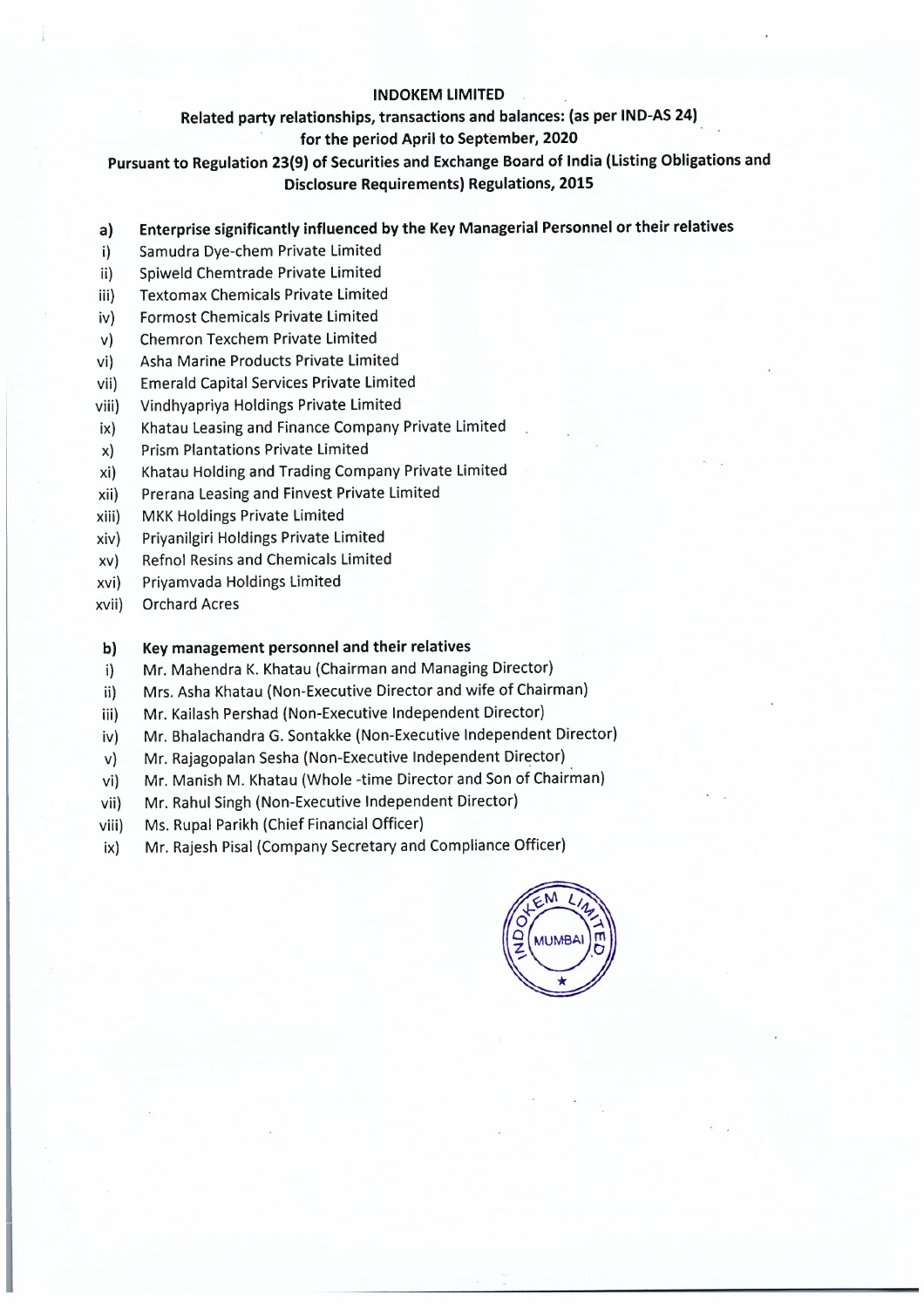| C) Details of transactions with related parties during the period | <b>Nature of transactions</b>  | <b>Significantly</b><br>Influenced | <b>Key</b><br>Management<br><b>Personnel and</b><br>their relatives | <b>Total</b>   |
|-------------------------------------------------------------------|--------------------------------|------------------------------------|---------------------------------------------------------------------|----------------|
|                                                                   |                                | Sept.'30, 2020                     | Sept.'30, 2020                                                      | Sept.'30, 2020 |
|                                                                   | <b>Revenue from</b>            |                                    |                                                                     |                |
|                                                                   | operations                     |                                    |                                                                     |                |
|                                                                   | <b>Total</b>                   | $\ddot{\phantom{a}}$               |                                                                     |                |
|                                                                   | <b>Purchase of Goods</b>       |                                    |                                                                     |                |
| Purchase of Goods                                                 | <b>Orchard Acres</b>           | 108                                |                                                                     | 108            |
| <b>Purchase of Goods</b>                                          | <b>Refnol Resins and</b>       | 72                                 |                                                                     | 72             |
|                                                                   | <b>Chemicals Limited</b>       |                                    |                                                                     |                |
|                                                                   | <b>Total</b>                   | 180                                |                                                                     | 180            |
|                                                                   | Income                         |                                    |                                                                     |                |
|                                                                   | <b>Received/Other</b><br>Rent  |                                    |                                                                     |                |
|                                                                   | Income                         |                                    |                                                                     |                |
| <b>Rent Received</b>                                              | <b>Orchard Acres</b>           |                                    |                                                                     |                |
| Other Income                                                      | Orchard Acres*                 |                                    |                                                                     |                |
|                                                                   | Total <sup>*</sup>             |                                    |                                                                     |                |
|                                                                   | <b>Director's Sitting Fees</b> |                                    |                                                                     |                |
| <b>Director's Sitting Fees</b>                                    | Mrs. Asha Khatau*              |                                    |                                                                     |                |
| <b>Director's Sitting Fees</b>                                    | Mr. Kailash Persad*            |                                    |                                                                     |                |
| <b>Director's Sitting Fees</b>                                    | Mr. B.G.Sontakke*              |                                    |                                                                     |                |
| <b>Director's Sitting Fees</b>                                    | Mr. S. Rajgopalan*             |                                    |                                                                     |                |
| <b>Director's Sitting Fees</b>                                    | Mr. Rahul Singh*               |                                    |                                                                     |                |
|                                                                   | <b>Total</b>                   | ۰                                  | $\mathbf{1}$                                                        | $\mathbf{1}$   |
|                                                                   | <b>Managerial</b>              |                                    |                                                                     |                |
|                                                                   | <b>Remuneration #</b>          |                                    |                                                                     |                |
| Managerial Remuneration #                                         | Mr. Mahendra K.                |                                    | 22                                                                  | 22             |
|                                                                   | Khatau                         |                                    |                                                                     |                |
| Managerial Remuneration #                                         | Mr. Manish M. Khatau           |                                    | 11                                                                  | 11             |
| Managerial Remuneration #                                         | Ms. Rupal B. Parikh            |                                    | 6                                                                   | 6              |
| Managerial Remuneration #                                         | Mr. Rajesh D. Pisal            |                                    | 5                                                                   | 5              |
|                                                                   | <b>Total</b>                   | ÷.                                 | 44                                                                  | 44             |
|                                                                   | <b>Expenses</b>                |                                    |                                                                     |                |
| <b>Expenses - Interest</b>                                        | <b>Orchard Acres</b>           | 13                                 |                                                                     | 13             |
| <b>Expenses - Rent</b>                                            | <b>Orchard Acres</b>           | 9                                  |                                                                     | 9              |
|                                                                   | <b>Total</b>                   | 22                                 | $\blacksquare$                                                      | 22             |

## C) Details of transactions with related parties during the period

\*Amount is below the rounding off limits followed by the company's norms.

# does not include the amount payable towards gratuity and compensated absences by the Company, as the same is calculated as a whole in actuarial basis.

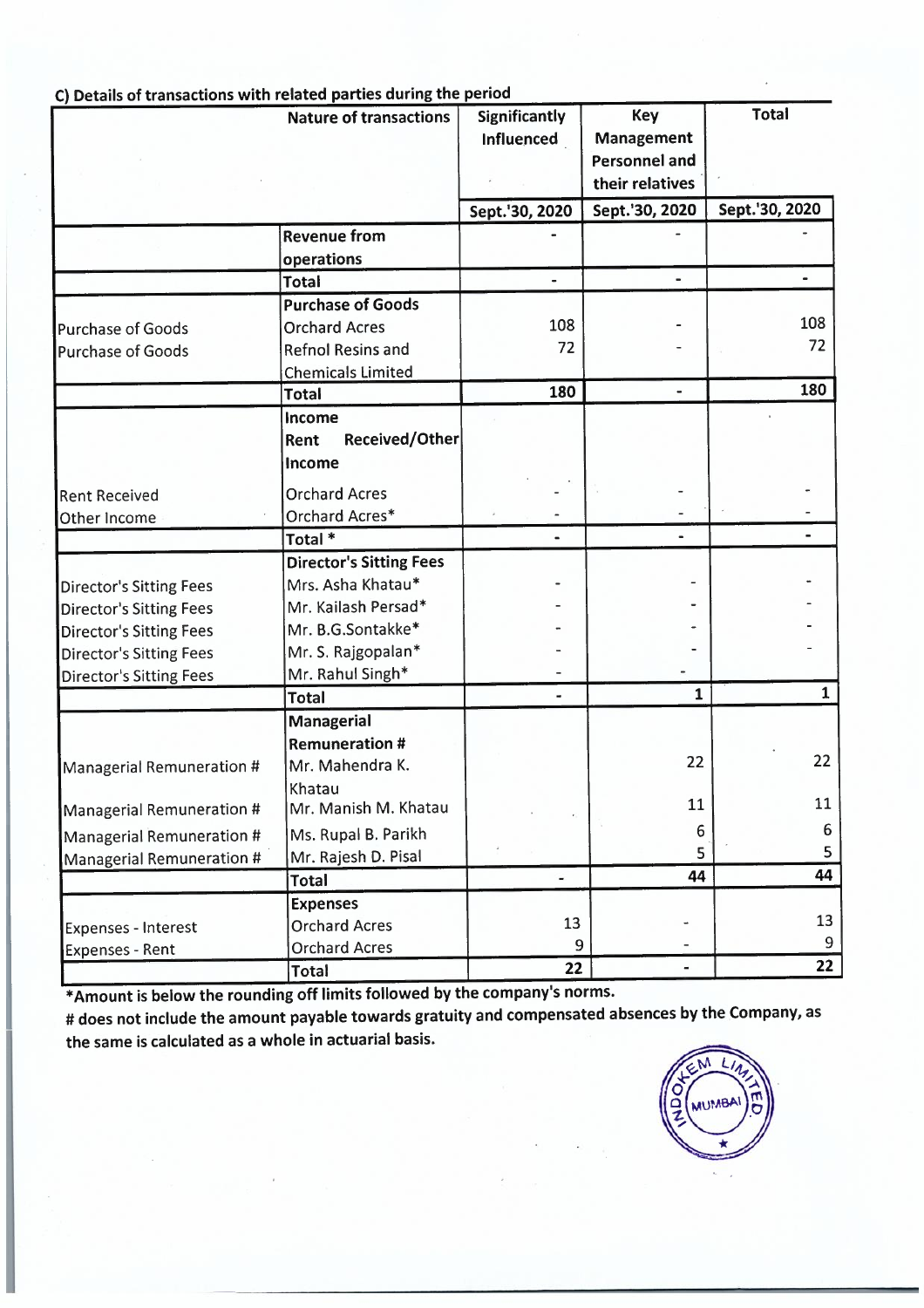| <b>Nature of transactions</b>          |                                                    | <b>Significantly</b><br>Influenced | <b>Key</b><br>Management<br><b>Personnel and</b><br>their relatives | <b>Total</b>   |
|----------------------------------------|----------------------------------------------------|------------------------------------|---------------------------------------------------------------------|----------------|
|                                        |                                                    | Sept.'30, 2020                     | Sept.'30, 2020                                                      | Sept.'30,2020  |
|                                        | <b>Interest on Borrowings</b>                      |                                    |                                                                     |                |
| Interest on Borrowings                 | <b>Prism Plantations</b><br><b>Private Limited</b> | $\mathbf{1}$                       |                                                                     | $\mathbf{1}$   |
| Interest on Borrowings                 | Mr. Mahendra K.<br>Khatau                          |                                    | 4                                                                   | 4              |
| Interest on Borrowings                 | Mrs. Asha Khatau                                   |                                    | 1                                                                   | 1              |
| Interest on Borrowings                 | Mr. Manish M. Khatau                               |                                    | $\mathbf{1}$                                                        | 1              |
|                                        | <b>Total</b>                                       | $\mathbf{1}$                       | 6                                                                   | 7              |
|                                        | Loan Taken during the year                         |                                    |                                                                     |                |
| Loan Taken during the year             | Mr. Mahendra K.Khatau                              |                                    | 15                                                                  | 15             |
|                                        | <b>Total</b>                                       |                                    | 15                                                                  | 15             |
|                                        | Loan repaid during the year                        |                                    |                                                                     |                |
| Loan repaid during the year            | Mr. Mahendra K.<br>Khatau                          |                                    | 2                                                                   | $\overline{2}$ |
| Loan repaid during the year            | Mrs. Asha Khatau                                   |                                    | 1                                                                   | 1              |
| Loan repaid during the year            | Mr. Manish M. Khatau                               |                                    | $\mathbf{1}$                                                        | 1              |
|                                        | <b>Total</b>                                       |                                    | 4                                                                   | 4              |
|                                        | Interest payble on delayed payment                 |                                    |                                                                     |                |
| Interest payable on delayed<br>payment | <b>Orchard Acres</b>                               | 36                                 |                                                                     | 36             |
|                                        | <b>Total</b>                                       | 36                                 | $\blacksquare$                                                      | 36             |
|                                        | Rent payble                                        | 21                                 |                                                                     | 21             |
| Rent payable                           | <b>Orchard Acres</b><br><b>Total</b>               | 21                                 |                                                                     | 21             |

### d) Details of transactions with related parties during the year

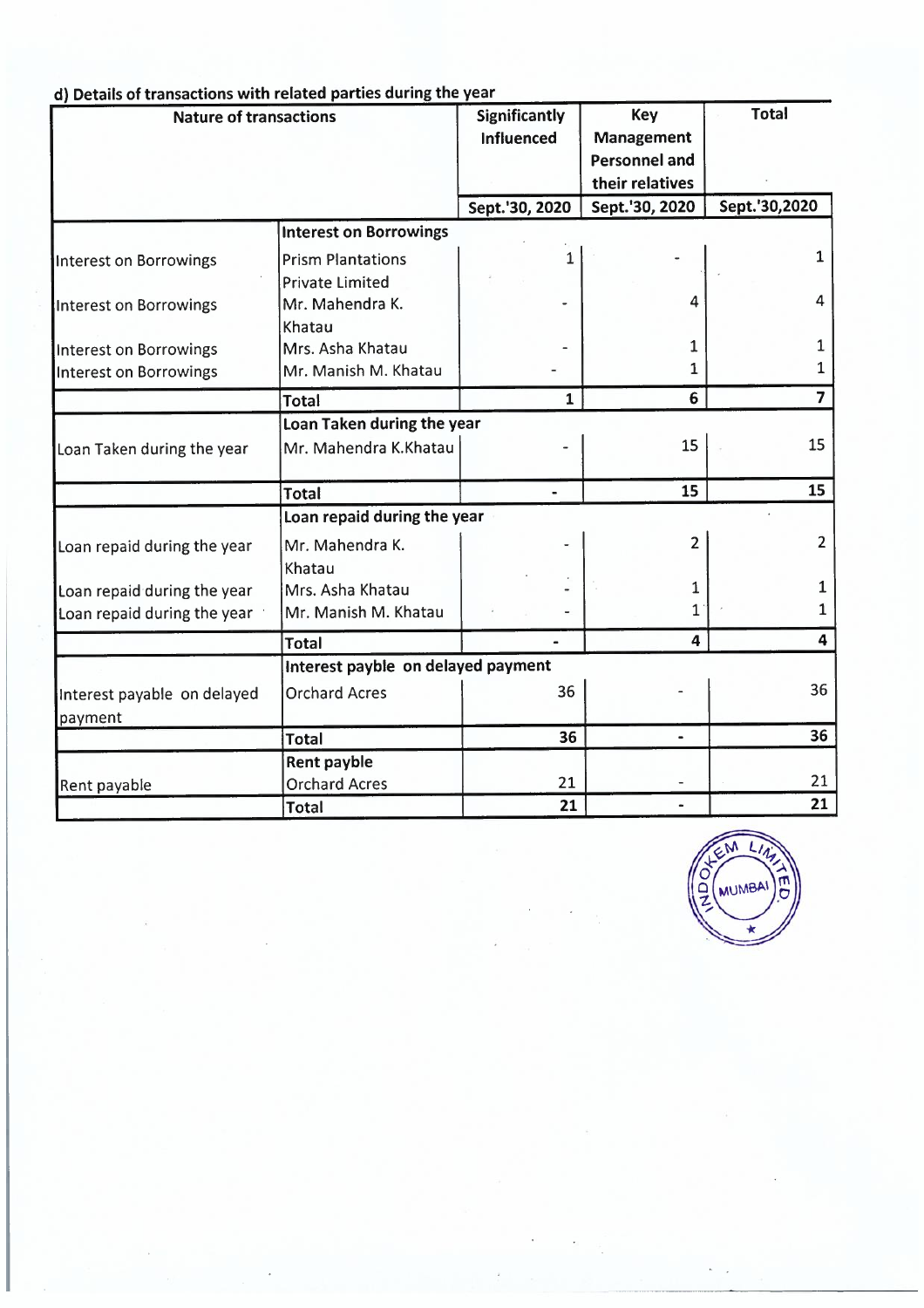|                             | e) Outstanding balances with related parties:<br><b>Nature of transactions</b> | Significantly     | <b>Key</b>                        | Total                   |
|-----------------------------|--------------------------------------------------------------------------------|-------------------|-----------------------------------|-------------------------|
|                             |                                                                                | <b>Influenced</b> | Management<br>Personnel &         |                         |
|                             |                                                                                | Sept.'30, 2020    | their relatives<br>Sept.'30, 2020 | Sept.'30,2020           |
|                             |                                                                                |                   |                                   |                         |
|                             | <b>Trade receivables</b>                                                       |                   |                                   |                         |
| <b>Trade receivables</b>    | Chemtrade<br>Spiweld                                                           | 19                |                                   | 19                      |
|                             | <b>Private Limited</b>                                                         |                   |                                   |                         |
|                             | Less : Allowances for                                                          | (2)               |                                   | (2)                     |
|                             | credit losses                                                                  |                   |                                   |                         |
|                             | Net amount receivable                                                          | 17                |                                   | 17                      |
| <b>Trade receivables</b>    | <b>Orchard Acres</b>                                                           | $\mathbf{1}$      |                                   | $\mathbf{1}$            |
|                             | Less : Allowances for                                                          |                   |                                   |                         |
|                             | credit losses                                                                  |                   |                                   |                         |
|                             | Net amount receivable                                                          | 1                 |                                   |                         |
| Trade receivables           | Resins<br>Refnol<br>andl                                                       | $\overline{2}$    |                                   | $\overline{\mathbf{c}}$ |
|                             | Chemicals Limited                                                              |                   |                                   |                         |
|                             | Less : Allowances for                                                          |                   |                                   |                         |
|                             | credit losses                                                                  |                   |                                   |                         |
|                             | Net amount receivable                                                          | $\overline{2}$    |                                   | 2                       |
|                             | Total                                                                          | 20                | $\blacksquare$                    | 20                      |
|                             | <b>Borrowings</b>                                                              |                   |                                   |                         |
| Borrowings                  | <b>Plantations</b><br>Prism                                                    | 12                |                                   | 12                      |
|                             | Private Limited                                                                |                   |                                   |                         |
| Borrowings                  | Mr. Mahendra K.                                                                |                   | 64                                | 64                      |
|                             | Khatau                                                                         |                   |                                   |                         |
| <b>Borrowings</b>           | Mrs. Asha Khatau                                                               |                   | 10                                | 10                      |
| Borrowings                  | Mr. Manish M. Khatau                                                           |                   | 6                                 | 6                       |
|                             | <b>Total</b>                                                                   | 12                | 80                                | 92                      |
|                             | Interest accrued and due on borrowings                                         |                   |                                   |                         |
| Interest accrued and due on | <b>Prism Plantations</b>                                                       |                   |                                   |                         |
| borrowings                  | Private Limited*                                                               |                   |                                   |                         |
| Interest accrued and due on | Mr. Mahendra K.                                                                |                   |                                   |                         |
| borrowings                  | Khatau <sup>*</sup>                                                            |                   |                                   |                         |
| Interest accrued and due on | Mrs. Asha Khatau*                                                              |                   |                                   |                         |
| borrowings                  |                                                                                |                   |                                   |                         |
| Interest accrued and due on | Mr. Manish M. Khatau*                                                          |                   |                                   |                         |
| borrowings                  |                                                                                |                   |                                   |                         |
|                             | Total <sup>*</sup>                                                             |                   | $\blacksquare$                    |                         |
|                             | Investments in optionally convertible debentures                               |                   |                                   |                         |
| Investments in optionally   | Khatau Holding and<br><b>Trading Company</b>                                   |                   |                                   |                         |
| convertible debentures      | Private Limited *                                                              |                   |                                   |                         |
| Investments in optionally   | Priyamvada Holdings                                                            | 1                 |                                   | $\mathbf{1}$            |
| convertible debentures      | Limited                                                                        |                   |                                   |                         |
|                             | Total                                                                          | $\mathbf{1}$      |                                   | $\mathbf{1}$            |
|                             | <b>Other Payables</b>                                                          |                   |                                   |                         |
| Other Payables              | Mr. Mahendra K.                                                                |                   |                                   |                         |
|                             | Khatau                                                                         |                   |                                   |                         |
| Other Payables              | Mr. Manish M. Khatau                                                           |                   | 1                                 | $\mathbf{1}$            |
|                             |                                                                                |                   |                                   |                         |
|                             | Total                                                                          |                   | $\mathbf{1}$                      | $\mathbf{1}$            |

\* Amount is below the rounding off limits followed by the company's norms.